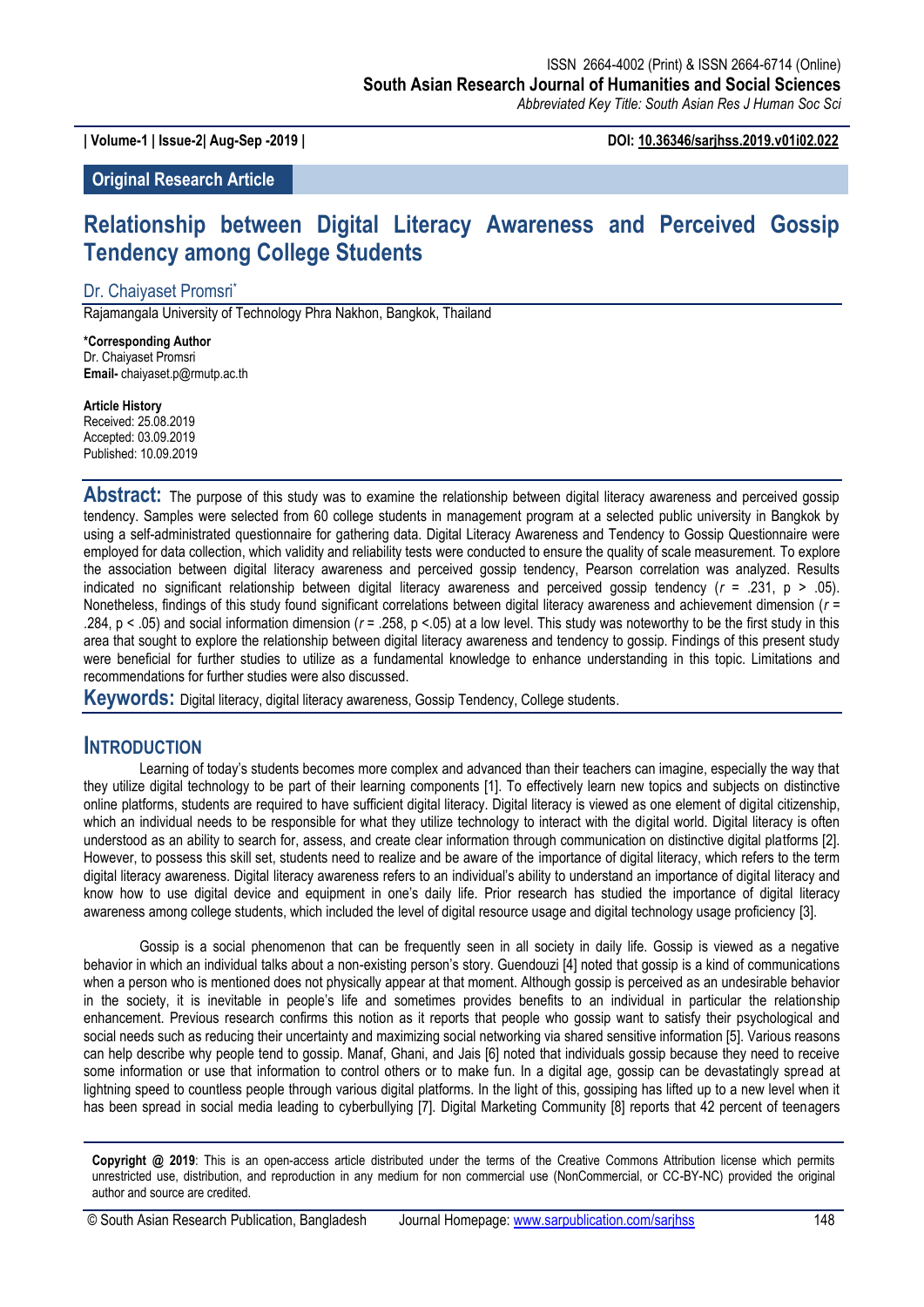were afraid of being gossiped online leading to make them stressed. Hence, students need to be aware of using technology and realize the importance of digital literacy in relation to gossip tendency.

Despite the concepts of digital literacy and gossip tendency have been increasingly investigated in the past decades, an examination on the linkage between these two terms has been ignored from the literature even though they might have some overlapped elements in common. In order to fill the literature gap, this study attempted to seek for the association between digital literacy awareness and perceived gossip tendency. This study was remarkable to be the first study in these topics that paid attention on exploring the relationship between these two variables. Findings of this study were to help strengthen and provide benefits, and could be used as a fundamental understanding to enhance knowledge in these topics in the future. Therefore, the purpose of this study was to examine relationship between digital literacy awareness and gossip tendency.

### **LITERATURE REVIEWS**

#### **Digital Literacy Awareness**

The continued increase of utilizing technology in daily life enhances the requirement of sufficient knowledge and skills in using technology in all levels of education and employment status to accomplish tasks more effectively and efficiently. The expansion of using online media content as a primary platform for collecting and sharing information challenges individuals to have better understanding of how to organize and create information for their benefits [9]. This skill set refers to "digital literacy." The concept of digital literacy has been progressively studied and discussed since this term was firstly introduced by Gilster [10]. Although numerous scholars have provided the definitions of digital literacy in which some mutual elements have been shared, no overall consensus on related skills and knowledge that best describe inclusive scope of this concept. Digital literacy terms and concepts have been developed based on the prior conceptions such as computer literacy, information literacy, and network literacy [11].

The American Library Association (ALA) [12] defines digital literacy as "the ability to use information and communication technologies to find, evaluate, create, and communicate information, requiring both cognitive and technical skills." Often, digital literacy refers to an ability to seek for, assess, and compose explicit information through communication on distinctive digital platforms. Digital literacy somehow refers to the combination of knowledge, skill, and behaviors individual possesses while utilizing digital devices to engage in online communities and social networks. Digital literacy is often defined and understood as an ability to produce, receive, send, and share the information through digital codification on the digital device [13]. According to JISC [14], digital literacies are defined as "those capabilities which fit an individual for living, learning and working in a digital society." In addition, this institution proposes seven elements of digital literacies, which include media literacy, communication and collaboration, career and identity management, ICT literacy, learning skills, digital scholarship, and information literacy.

Digital literacy is perceived to be an important skill for people in today"s society and needed to be consistently evaluated to ensure their promptness of utilizing this literacy in their daily life. The readiness of using digital devices in various platforms alludes to what is so called "digital literacy awareness." Digital literacy awareness was defined as an individual"s ability to understand an importance of digital literacy and know how to use digital device and equipment in one's daily life.

#### **Tendency to Gossip**

Gossip is broadly defined as the spread of information about new and negative behaviors of other people who do not exist at that moment [15]. Gossip is different from rumor in which gossip focuses on individuals while rumor places an emphasis on events rather than people. To determine gossip, three basic conditions need to be taken into consideration including (1) the listener needs to be interested in the information, (2) it is quite difficult to terminate instantly but also reliable, and (3) taking hold of attention [16]. Since gossip is viewed as a deviant behavior, it is quite difficult to measure how people gossip or tendency to gossip of individuals. In the light of this, Nevo, Nevo, and Derech-Zehavi [17] developed the scale measurement called "Tendency to Gossip Questionnaire", which encompassed four essential dimensions of gossip: physical appearance, achievement, social information, and sublimated gossip. Although this instrument received a highly reliability score and loading factors when checked the convergent validity, some items in each dimension are still skeptical as it does not completely represent that specific dimension. Nonetheless, past research has employed this scale measurement for data collection, in particular Thai context [5]. To briefly describe each dimension, physical appearance refers to the tendency to talk with friends about other people"s clothes and individual appearance. Achievement refers to the tendency to talk with friends about other people"s achievement, salaries, and success at work. Social information refers to the tendency to talk with friends about other"s people problem at work, compatibility of couples, other people"s dating and love affairs, and Sublimated gossip refers to the tendency to read gossip column in tabloid, and biographies of well-known people [17].

### **METHODOLOGY**

This empirical study aimed at examining the association between digital literacy awareness and gossip tendency. A total of 60 students who studied in management program at a selected government university was selected for data collection by using a selfadministrated questionnaire. A newly developed tool called "Digital Literacy Awareness", which contained a 14-item of 5-point rating scale ranging from 1= strongly disagree to 5 = strongly agree was utilized to measure digital literacy while perceived gossip tendency was evaluated by the use of Tendency to Gossip Questionnaire (TGQ) developed by Nevo *et al*., [17]. This instrument consisted of 19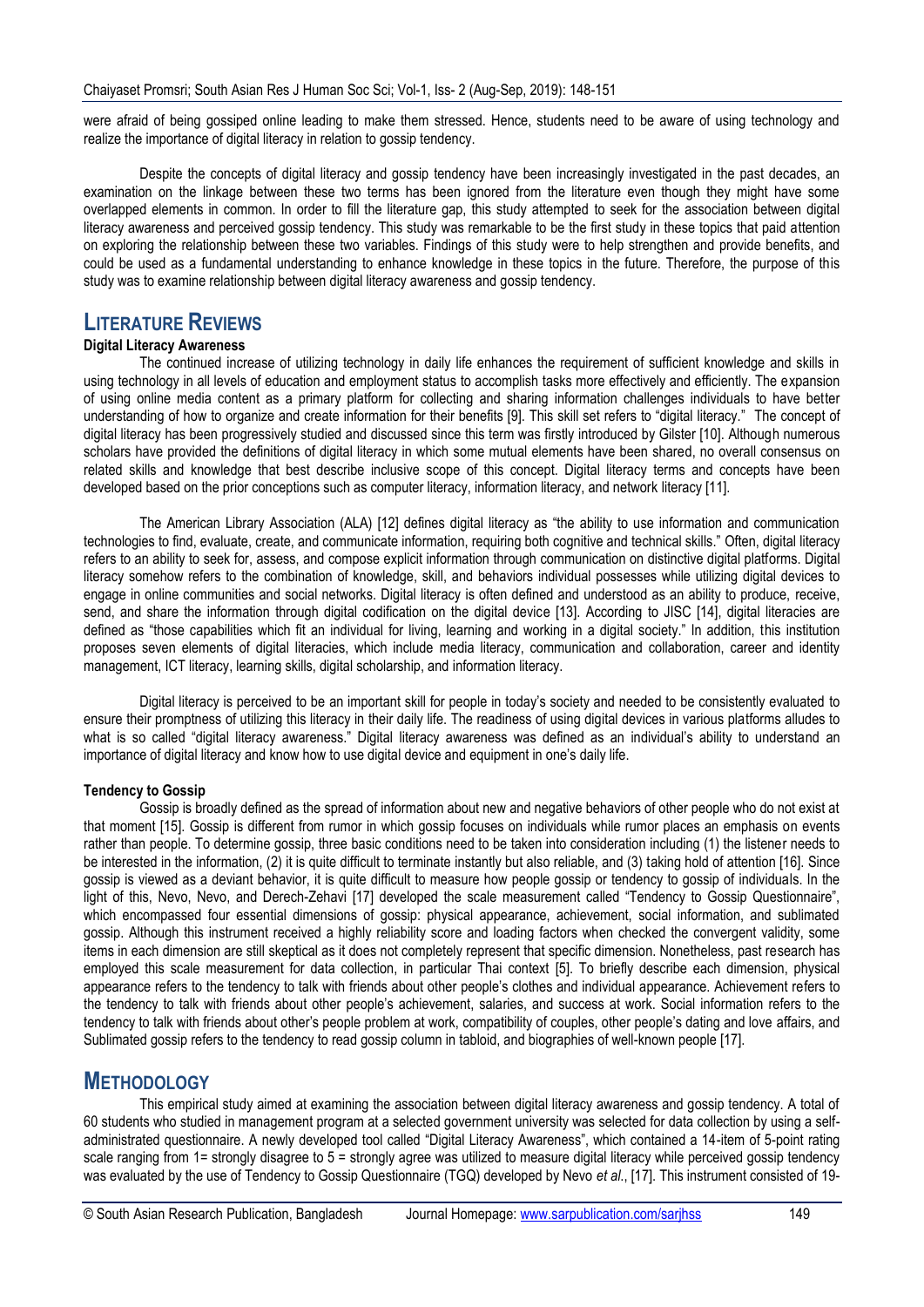item of 6-point rating scale ranging from 1 = never to 6 = always. To guarantee the quality of these scale measurements, reliability with Cronbach"s alpha test was conducted. Table-1 demonstrated that alpha scores of these scales were highly acceptable, according to Nunnally [18]. To answer a research objective, Pearson correlation was conducted to explore the relationship between digital literacy awareness and gossip tendency.

| Table-1: Reliability of Scale Measurements |                                 |      |  |  |  |  |
|--------------------------------------------|---------------------------------|------|--|--|--|--|
| <b>Scales</b>                              | Number of Items   Alpha's Score |      |  |  |  |  |
| Digital Literacy Awareness                 | 14                              | 0.83 |  |  |  |  |
| Tendency to Gossip                         | 19                              | 0.94 |  |  |  |  |

### **Table-1: Reliability of Scale Measurements**

### **RESULTS**

Findings of this study showed that the preponderance of participants were female (51.7%) with the average age between 18-25 years old (71.7%). In addition, results found that the total mean score of perceived digital literacy awareness among these respondents was at a high level (M = 3.48, S.D. = .491). For tendency to gossip, the total mean score of perceived gossip tendency was at a moderate level (M = 3.61) which could be described that these participants occasionally gossiped about other people. To consider each dimension of gossip tendency score, "physical appearance" was rated as the highest mean score (M = 3.40, S.D. = 1.092) followed by 'achievement' (M = 3.22, S.D. = .984), 'social information' (M = 3.02, S.D. = 1.077), and 'sublimated gossip' (M= 2.97, S.D. = 1.030), respectively.

To scrutinize the relationship between digital literacy awareness and perceived gossip tendency, Pearson correlation was computed by using a statistical computer program. Results showed no significant correlation between overall digital literacy awareness and perceived gossip tendency (*r* = .231, p > .05). However, when explored the association between digital literacy awareness and each dimension of perceived gossip tendency, findings revealed that digital literacy awareness was positively correlated to achievement dimension (*r* = .284, p < .05) and social information dimension (*r* = .258, p <.05) at a low level (see Table 2).

## **Table-2: Correlation between Digital Literacy Awareness and Gossip Tendency (n=60)**

|      | PА           | Ach            | SI                | Sub     | TGO            |
|------|--------------|----------------|-------------------|---------|----------------|
| DI A | .048         | .284*          | .258*             | 227     | .231           |
|      | (.714)       |                | $(.028)$ $(.047)$ | (0.081) | (.075)         |
|      | <b>AINIA</b> | <b>A 1 1 1</b> |                   |         | -<br><b>DA</b> |

\*Significant Level at .05, \*\*Significant Level at .01 DLA = Digital Literacy Awareness, PA = Physical Appearance, Ach = Achievement, SI = Social Information, Sub = Sublimated Gossip, and TGQ = Tendency to Gossip.

#### **CONCLUSION, DISCUSSIONS, AND RECOMMENDATIONS**

This study was noteworthy to be the first study in its field to scrutinize the association between digital literacy awareness and gossip tendency. Although this study found no significant relationship between digital literacy awareness and gossip tendency, results demonstrated the positive correlation between digital literacy and some dimensions of perceived gossip tendency including achievement and social information. As respondents in this study were students, their focus on using digital technology and equipment might be varied. However, if digital literacy awareness was understood as an individual"s ability to understand an importance of digital literacy and know how to use digital device and equipment in their daily life, information they tended to share with their friends about other people was lifestyles, secrets, and stories. Thus, it was not surprised to find the relationship between digital literacy awareness and achievement and social information dimensions. However, these relationships were found at a low level, which needed to be extended in a further study to investigate the robustness of correlation when sample sizes were increased.

Like other studies, this study has some limitations. Firstly, the sample size of this study was too small, which affected the generalization of this study. Thus, the next study should increase the sample size to be more quantifiable. Secondly, the digital literacy awareness scale developed in this study did not encompass all aspects of digital literacy. Hence, the further study should expand versions of digital literacy awareness scale measurement to ensure that digital literacy awareness would be fully evaluated. Lastly, this study examined only correlation between digital literacy awareness and perceived gossip tendency, not causation. Therefore, the research application and implementation needed to be taken into consideration when interpreting the findings. For benefits of this research, it can be used as a fundamental study to enhance knowledge in this area in future.

#### **ACKNOWLEDGEMENT**

I am very thankful to Rajamangala University of Technology Phra Nakhon for publication sponsorship and facility supports.

#### **REFERENCES**

1. Poore, M. (2011). Digital Literacy: Human Flourishing and Collective Intelligence in a Knowledge Society. *Australian Journal of Language and Literacy, 19*(2):20-26.